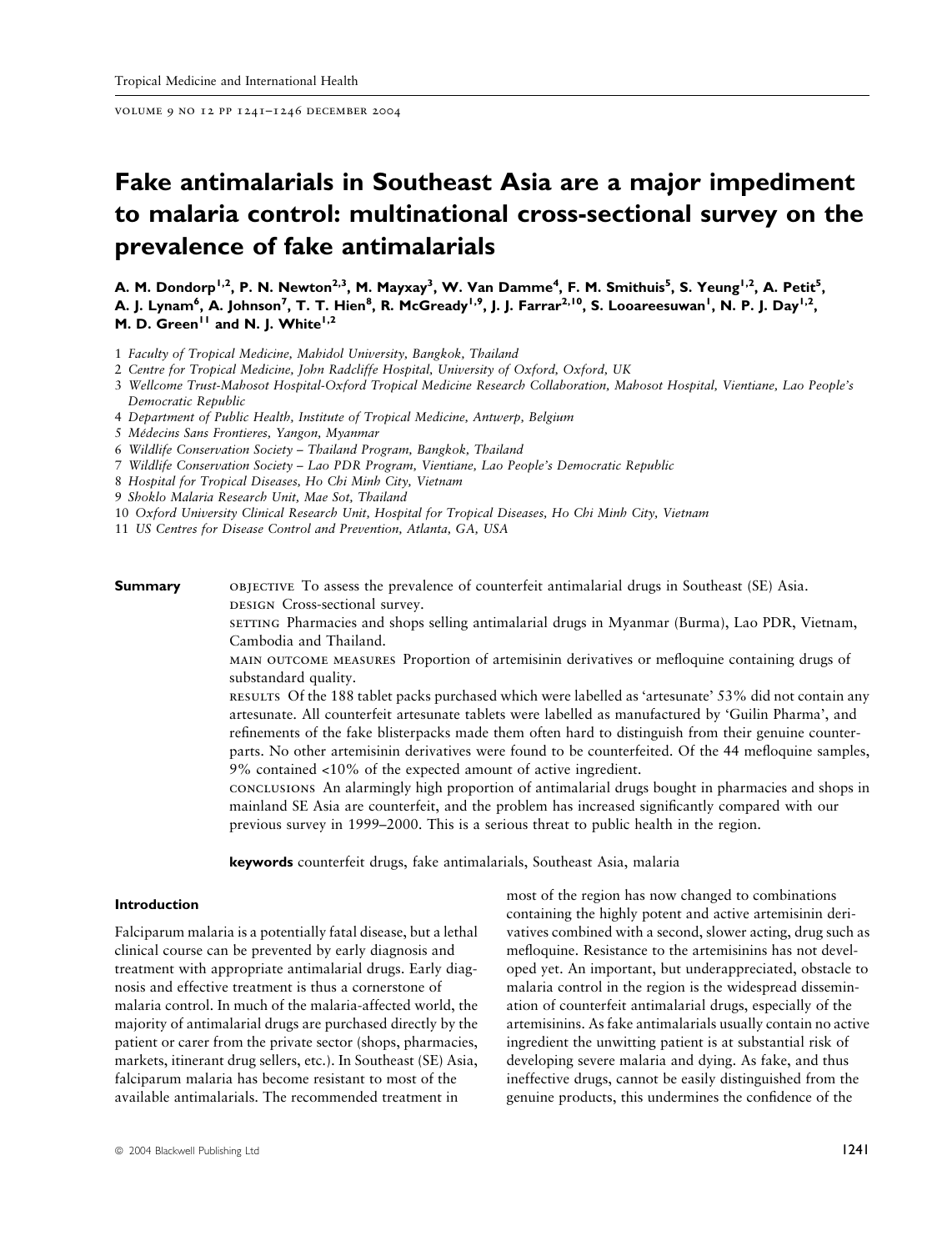public and health care workers in the antimalarial. There have been several reports of artemisinin resistance in this region, which were ultimately attributed to fake drugs. In 1999–2000, we conducted a multinational survey to document the prevalence of counterfeit artesunate in SE Asia, which demonstrated that 38% of shop-bought 'artesunate' blisterpacks were counterfeit, containing no artesunate (Newton et al. 2001). We now report the results of a further larger survey of the quality of artemisinincontaining drugs and mefloquine in mainland SE Asia.

# **Methods**

# Drug sampling

Between February 2002 and February 2003, samples of antimalarial drugs were purchased from drug sellers, shops and pharmacies in western Thailand, Vietnam, Cambodia, Lao PDR and Myanmar (Burma). The buyers, consisting of expatriate and local health care workers, were asked to purchase artesunate, artemether and mefloquine, wherever they could find it. Buyers were asked to act as 'normal' customers. The type of shop or pharmacy where the drug was bought, the stated manufacturer, the source or supplier of the drug, the cost and the buyers' opinion as to the authenticity of the product were recorded. In addition, one of the authors (PN), who was blinded to the buyers opinions, the costs of the products, and all laboratory test reports, classified the artesunate tablets as genuine or fake, based on characteristics of the hologram, blisterpack and packet. These features were highly predictive (100% specificity and sensitivity) in recognizing fake tablets in our previous review 4 years ago (Newton *et al.* 2001).

## Drug testing

Artemisinin derivatives were tested qualitatively for drug content with a simple and reliable dye test, which is based on the reaction between an alkali-decomposition product of artesunate and the diazonium salt 'Fast Red TR' (Green et al. 2000, 2001). The amount of artesunate or mefloquine present in selected tablets was determined using highperformance liquid chromatography (HPLC) with diode array detection. Levels <0.1 mg/tablet of artesunate were not reliably detectable by the HPLC method.

#### **Statistics**

Descriptive statistics were performed using spss 11.0 statistical package (SPSS Inc., Chicago, MI, USA). Comparisons of the proportions of counterfeit drugs between

the current and previous survey were made by chi-square testing with continuity correction. Differences between countries in normally distributed variables were assessed by Student's t-test.

#### **Results**

A total of 303 samples were obtained from the five countries (Table 1). In Thailand, uncomplicated malaria is treated through the Ministry of Public Health Malaria Centres. Antimalarials are available in the private sector, but artemisinin derivatives and mefloquine are effectively restricted to the public sector. Thus, obtaining these drugs from pharmacies or shops is difficult, which explains the smaller sample size in this country. None of the drugs bought was beyond the expiry date written on the package.

# Artesunate

Of the 188 'artesunate' blisterpacks collected 99 (53%) were counterfeit, containing trace or no artesunate. Compared with the survey on counterfeit artesunate tablets we conducted between August 1999 and August 2000, there was an overall 15% increase in the proportion of fake tablets (95% CI: 3–27,  $P = 0.02$ ). Of the surveyed countries, only Myanmar had a significant decrease (18%; 95% CI: 1–36) in the prevalence of counterfeit artesunate tablets. In Vietnam, artesunate was searched for around both Ho Chi Minh City and Hanoi, but the availability of genuine artesunate in the private sector appeared to be very restricted in Hanoi and the two samples purchased were genuine. In contrast, counterfeit artesunate was widely available in Ho Chi Minh City.

There was 100% agreement between a negative 'Fast red' dye test result and a negative result on HPLC analysis. As confirmation of the 'Fast red' dye test, result the artesunate content was quantified in a random subset of 56 tablets from different manufacturers with a positive 'Fast red' dye test, labelled as containing 50 mg artesunate. Mean (SD) artesunate content was 45.6 (2.5) mg. All fake artesunate tablets, containing no or only artesunate, were labelled as produced by Guilin Pharma, Guanxi, China. The proportion of Guilin Pharma artesunate tablets (both genuine and counterfeited) compared with the total number of artesunate tablet samples was 55% in Thailand, 67% in Lao PDR, 94% in Cambodia and 46% in Myanmar. There was a tendency for the fake artesunate to be cheaper, with an average (SD) price of a fake tablet of 0.11 (0.08) US\$ *vs*. its genuine counterpart of 0.15 (0.05) US\$, but this difference was not statistically significant. Counterfeit drugs were as often bought in local pharmacies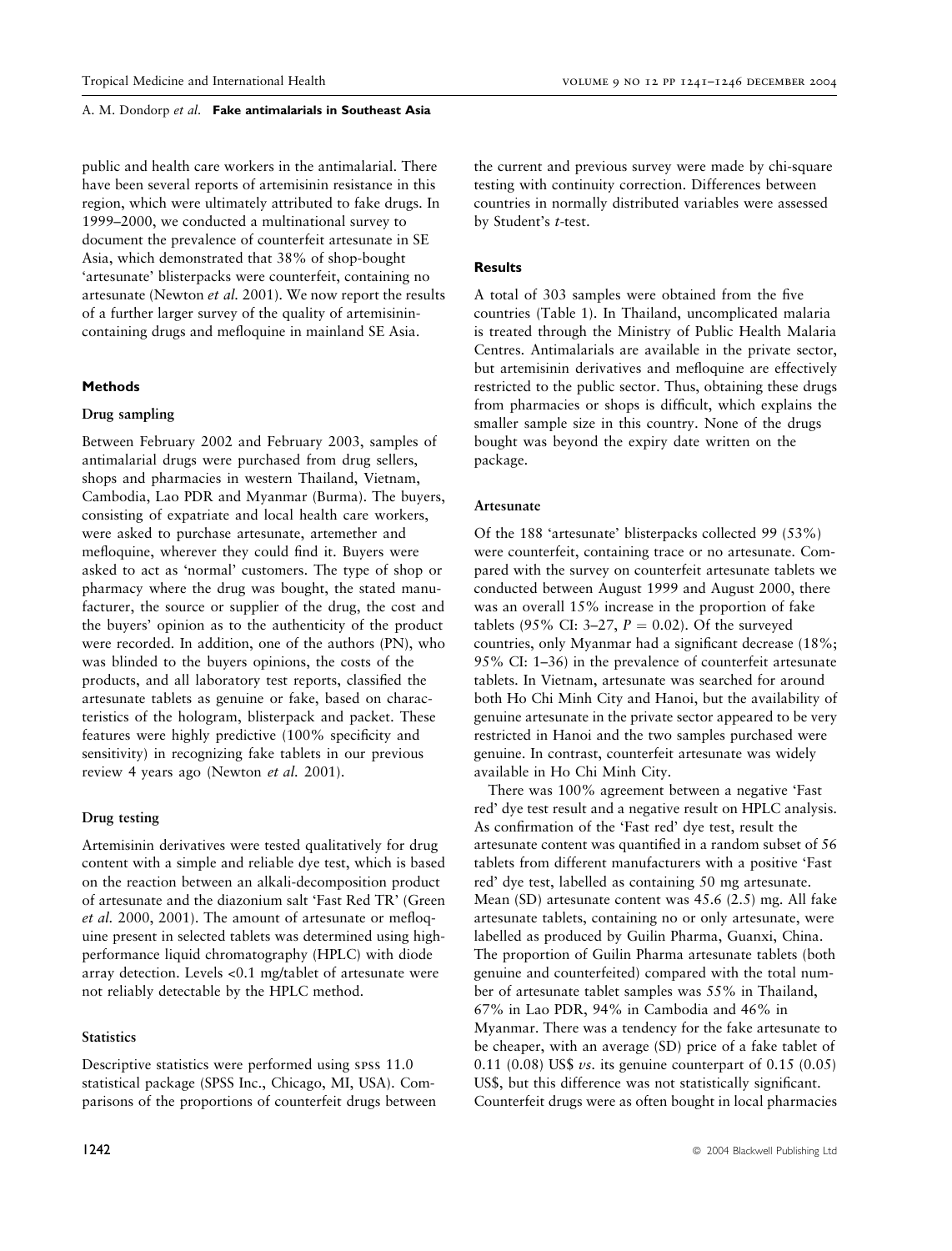| Drug                                   | Country $(\% )$    |                      |                      |                       |                  |                        |
|----------------------------------------|--------------------|----------------------|----------------------|-----------------------|------------------|------------------------|
|                                        | Thailand           | Lao PDR              | Cambodia             | Myanmar               | Vietnam          | Total $(\% )$          |
| Artesunate tablet<br>Mefloquine tablet | 3/11(27)<br>0/2(0) | 25/46 (54)<br>0/2(0) | 5/22(23)<br>1/10(10) | 10/48(21)<br>3/30(10) | 56/61 (92)<br>NA | 99/188 (53)<br>4/44(9) |

Table I Number of counterfeit drugs per country obtained between February 2002 and February 2003

Number of fake samples are given out of the total of samples tested.

as in other types of local shops. Information on the drug supplier to the shop was only rarely provided to the buyer.

The local buyers predicted counterfeit samples with a sensitivity of 50% and a specificity of 95%. The positive predictive value in detecting a counterfeit drug based on this subjective judgement was 24%, and the negative predictive value, to identify genuine drugs, was 63%. Based on packaging characteristics, as described above, a judgement on authenticity was also given by one of the authors (PN) on 155 samples with intact blisterpacks. This predicted that the tablet was 'fake' with a specificity of 94%, a sensitivity of 93%, a positive predictive value of

94% and a negative predictive value of 92%. Compared with our last survey, where all counterfeit tablets could be identified by the same observer, his ability to detect counterfeit drugs had deteriorated. This was caused by the emergence of two new generations of counterfeit Guilin Pharma artesunate tablets which were collected in southern Lao PDR and northeast Cambodia. Fake samples obtained in Myanmar, Vietnam and Thailand could all be identified by the slightly different hologram sticker, but 80% of the fake samples from Cambodia and 44% of the fake samples from Lao PDR had a hologram on the blisterpack that was almost indistinguishable from the real product (Figure 1).



Figure 1 Evolution of counterfeited holograms on blisterpacks containing fake artesunate tablets. Top left, the genuine hologram. Top right, the first fake 'hologram', found after 1998, which lacked the three-dimensional appearance of a real hologram. Bottom left, the fake hologram, which started to appear in 2002–03 in Lao PDR and Cambodia, featuring a well-crafted hologram, but with a slightly different outline of the depicted mountains. Bottom right, the latest detected counterfeited hologram, almost indistinguishable from the genuine counterpart, but lacking the company name (only visible under magnification, arrow in top left picture).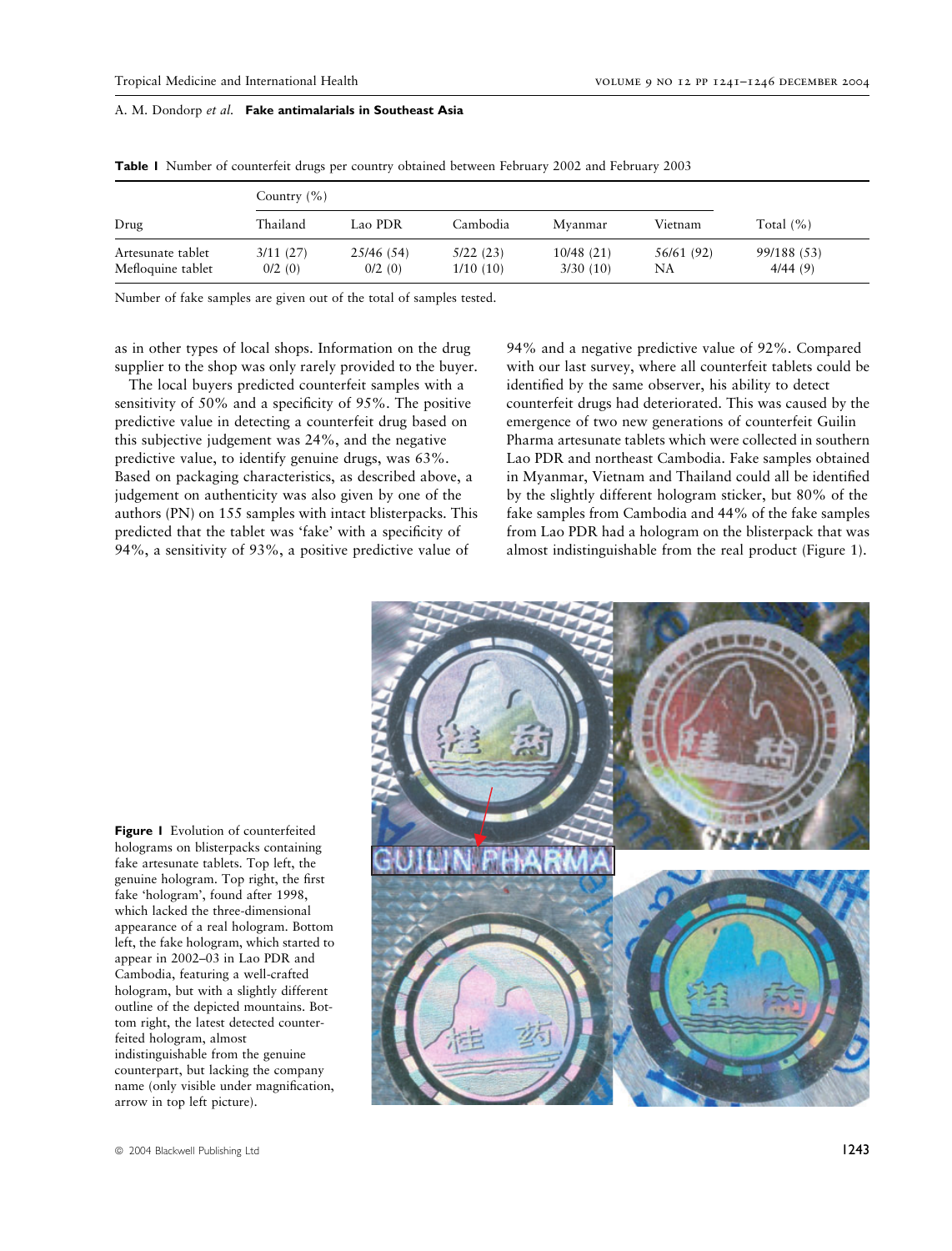Because of the urgency to communicate this finding, the features of the packaging have been published before this survey was completed (Newton *et al.* 2003). In summary, the second generation fake hologram is, unlike the first generation fake grey sticker (Newton et al. 2001, 2003), a true hologram. However, the mountain silhouette is different, the colour blue of the writing is slightly different, and the legend 'Guilin Pharma' written at the bottom of the image is missing. The legend can just be seen with the naked eye, but can only be read with a magnifying glass. On all four samples collected the printing (of code '00902', manufacture date '09/00' and expiry date '09/03') is less clear than the printing on the genuine blisterpack. The third generation fake hologram from southern Lao PDR is indistinguishable from the genuine hologram apart from the absence of the legend 'Guilin Pharma'. The blisterpack printing is clear and both samples collected have the code 010901 with manufacture and expiry dates of 09/01 and 09/04, respectively.

# Other artemisinin derivatives

Besides artesunate tablets, a smaller number of other artemisinin compounds and formulations was collected: artesunate for injection (11 samples), artemether tablets (22 samples), artemether for injection (30 samples), artesunate/mefloquine pre-packed fixed combination (MalarineTM) (five samples), dihydroartemisinin tablets  $($ four samples) and 'Cotecxin<sup>TM</sup>' (dihydroartemisinin). None of these proved to be counterfeit.

#### Mefloquine

Mefloquine samples were obtained in Thailand, Lao PDR, Cambodia and Myanmar. Of the 44 samples, four (9%) were substandard, containing instead of the labelled 250 mg, a mean (SD) amount of 18.1 (3.3) mg. In contrast with the counterfeit artesunate tablets, these tablets did contain some active drug. All counterfeit tablets were labelled as made by Mepha Ltd, Aesch-Basel, Switzerland. The tablets were obtained as separate tablets from wholesale pots containing 100 tablets, with no individual packaging. The visual characteristics of the fake tablets were undistinguishable from the genuine product.

#### **Discussion**

An alarmingly high proportion of antimalarial drugs bought in pharmacies and shops in mainland SE Asia continue to be fakes, and despite recent publicity the problem appears to have increased compared with our previous survey in 1999–2000. Although the method of

purchasing the drugs in both surveys was identical and carried out by the same consortium of investigators, the change in prevalence of fake drugs should be interpreted with some caution, since small differences in the way the drugs were obtained cannot be ruled out. Artesunate tablets labelled as 'Guilin Pharma' have been severely targeted by counterfeiters. The decrease in counterfeit artesunate in Myanmar can be explained by the under representation of 'Guilin Pharma' artesunate tablets in the sample. There have been recent reports of fake artemether injection, a key drug in the treatment of severe malaria, in Myanmar (The New Light of Myanmar 2001), but we did not find fake artemether or artesunate injection in this survey.

The quality of the packaging of the fake 'Guilin Pharma' artesunate tablets has become much more sophisticated, to such an extent that they have become almost indistinguishable from the genuine product. The efforts of the manufacturer to produce a hologram to prevent counterfeiting have been brutally counteracted. However, it is even more difficult to identify fake drugs, such as the mefloquine discovered in this survey, if tablets are not packaged individually. The clues available in the fake packaging are not available.

It is possible that the substandard mefloquine could have been the genuine product adversely affected by poor storage condition, but as the potency was only 7% of the genuine product, it is more likely that they were deliberately counterfeited. As the substandard mefloquine tablets did contain a small quantity of the active compound (insufficient for cure), parasites will be exposed to subtherapeutic concentrations of the drug if these tablets are used to treat patients. This will facilitate the multiplication of parasites with intrinsic resistance to the drug and contribute to the spread of drug resistance (White 1999).

Despite the appearance of well-crafted new 'generations' of fake drugs, information and education explaining the distinguishing features of counterfeit drugs could help to reduce the probability of purchasing fakes, provided this information is updated regularly. One experienced observer was able to identify most of the counterfeit artesunate, and was much better at identifying fakes than the less informed buyers who contributed to the study. In Cambodia, a poster and TV campaign informing the general public on counterfeit artesunate has apparently driven the trade in counterfeit artesunate in Cambodia further underground and may have reduced the problem (Rozendaal 2000), although in the present survey fake artesunate was still a significant health hazard representing 23% of the artesunate tablets purchased. It is even more important to keep health care workers and pharmacies or other drug outlets informed with actual details on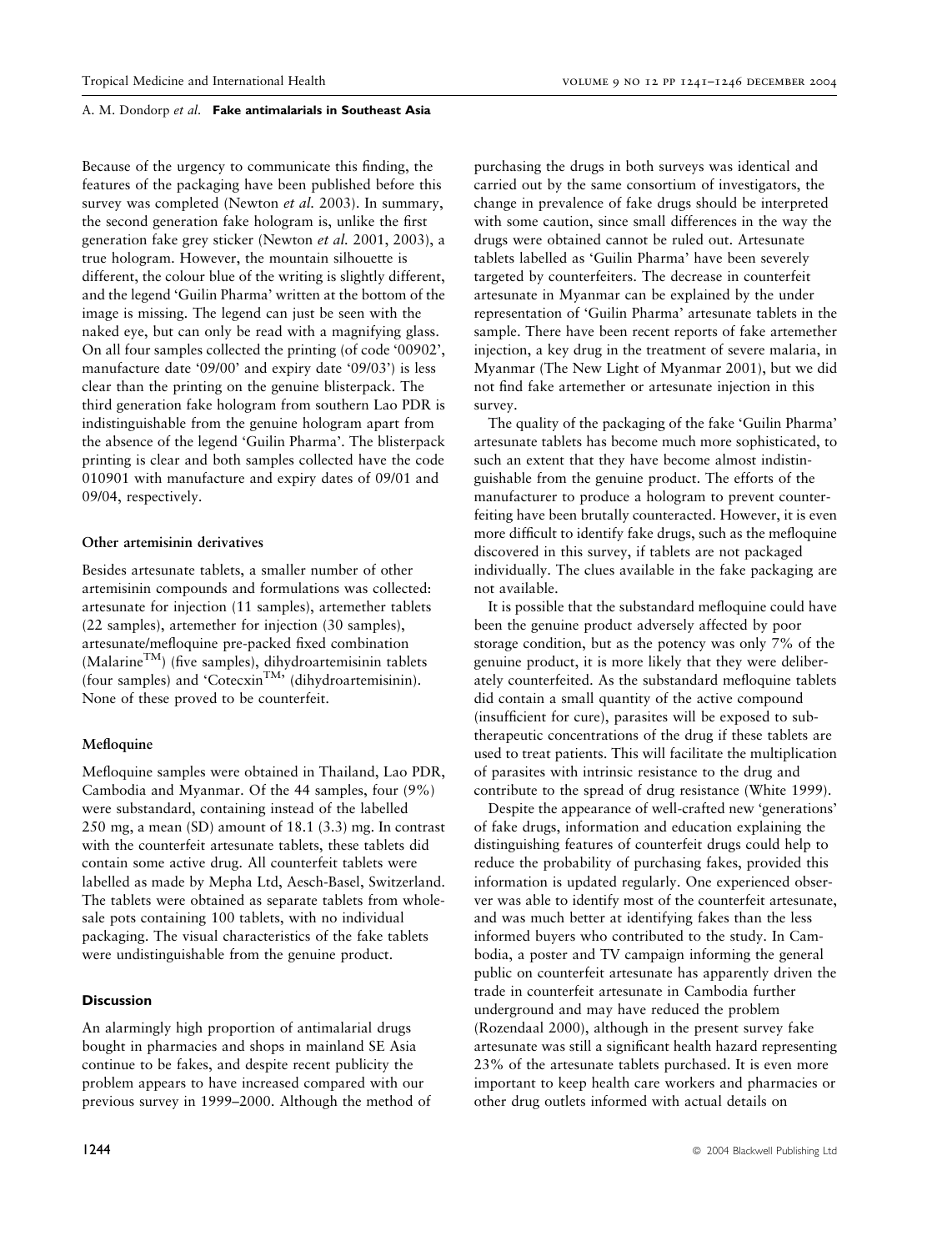appearance and prevalence of counterfeited drugs. A periodic brochure provided by the health authorities containing this information should be recommended, as is published by the Nigerian National Agency for Food and Drug Administration and Control. Health care workers should be aware that cases of treatment failure might caused by administration of fake drugs.

Besides anticounterfeiting packaging techniques introduced by the manufacturer, such as holograms, and the provision of information by the health authorities, simple and inexpensive methods to identify fake drugs are useful. Several international NGOs working in SE Asia use the colorimetric assay to test their purchases of artemisinin drugs. The German Pharma Health Fund has developed the 'Minilab' for analysing the authenticity of a wide range of essential drugs. Simple methods to evaluate other antimalarial drugs are currently being evaluated. Regular screening of antimalarial drugs from the wholesalers, in pharmacies, and in other drug-outlets should be a routine task of the health authorities to prevent severe malaria and death because of fake drugs.

A key to reducing the prevalence of fake drugs is the provision of a secure supply of quality-assured antimalarials via strictly regulated production, import and distribution of genuine antimalarials by government or other organizations. In Thailand, most malaria is treated in government-organized malaria centres, which are supplied with quality-controlled drugs. In Cambodia, quality-controlled artesunate and mefloquine are blisterpacked together under the name of 'Malarine' and distributed to the private sector. We have not detected counterfeited tablets in these packages.

The production and distribution of counterfeit antimalarial drugs is criminal. It should be regarded as attempted murder, since malaria is a deadly disease if not treated properly. Law enforcement with active prosecution of manufacturers and distributors of counterfeit drugs should therefore have priority. However, recent publicity in different media, including earlier reports on the scale of the problem in the medical literature (Newton et al. 2001, 2002; Rozendaal 2000), and the subject remains low on the political agenda. Encouragingly, the World Health Organization has recently begun a project to combat counterfeit drugs in the Greater Mekong Subregion (Frankish 2003). Counterfeit drugs are not only a problem in SE Asia, with rampant drug counterfeiting in countries such as Nigeria and India and reports from North America and Europe (Anonymous 2003a,b). With artesunate now sold over the counter in West Africa, there is a great risk of the dissemination of counterfeit artesunate in Africa. Fake drugs are also not only a recent problem. As early as 1913, Dr Carl L. Alsberg, chief of the Bureau of Chemistry in the Department of Agriculture at Washington, USA said 'Fake drugs do incalculable harm to the misguided sick, who grasp the false hope they hold on to' (Anonymous 1913). Health and law enforcement authorities have an important responsibility here and much more vigorous action is required.

#### Acknowledgements

Authors thank Mrs Jutimaa Sritabal who performed the dye tests for the artemisinin drugs. Authors are very grateful to the many anonymous drug collectors for their great assistance. This study was part of the Wellcome Trust Mahidol University Oxford Tropical Medicine Research Programme funded by the Wellcome Trust of Great Britain.

# **References**

- Anonymous (1913) Dr Alsberg begins fight on fake drugs. The New York Times. 13 February 1913.
- Anonymous (2003a) Nigeria: Nafdac Intercepts N 53 mln Fake Drugs. http://www.AllAfrica.com. Posted 4 April 2003.
- Anonymous (2003b) \$46 mln Scam in South Florida, Tighter Rules Urged on Fake Drugs: \$46 million Scam Cited in Report. The Miami Herald, USA, 5 March 2003.
- Frankish H (2003) WHO steps up campaign on counterfeit drugs. Lancet 362, 1730.
- Green MD, Dwight LM, Wirtz RA & White NJ (2000) A colorimetric field method to assess the authenticity of drugs sold as the antimalarial artesunate. Journal of Pharmaceutical and Biomedical Analysis 24, 65–70.
- Green MD, Mount DL & Wirtz RA (2001) Authentication of artemether, artesunate and dihydroartemisinin antimalarial tablets using a simple calorimetric method. Tropical Medicine and International Health 6, 980–982.
- Newton P, Proux S, Green M et al. (2001) Fake artesunate in southeast Asia. Lancet 357, 1948–1950.
- Newton PN, Rozendaal J, Green M & White NJ (2002) Murder by fake drugs – time for international action. British Medical Journal 324, 800–801.
- Newton PN, Dondorp AM, Green M, Mayxay M & White NJ (2003) Counterfeit artesunate antimalarials in SE Asia. Lancet 362, 169.
- Rozendaal J (2000) Fake antimalarials circulating in Cambodia. Bulletin of the Mekong Malaria Forum 7, 62–68.
- The New Light of Myanmar (2001) 9 November 2001.
- White NJ (1999) Delaying antimalarial drug resistance with combination chemotherapy. Parassitologia 41, 301–308.